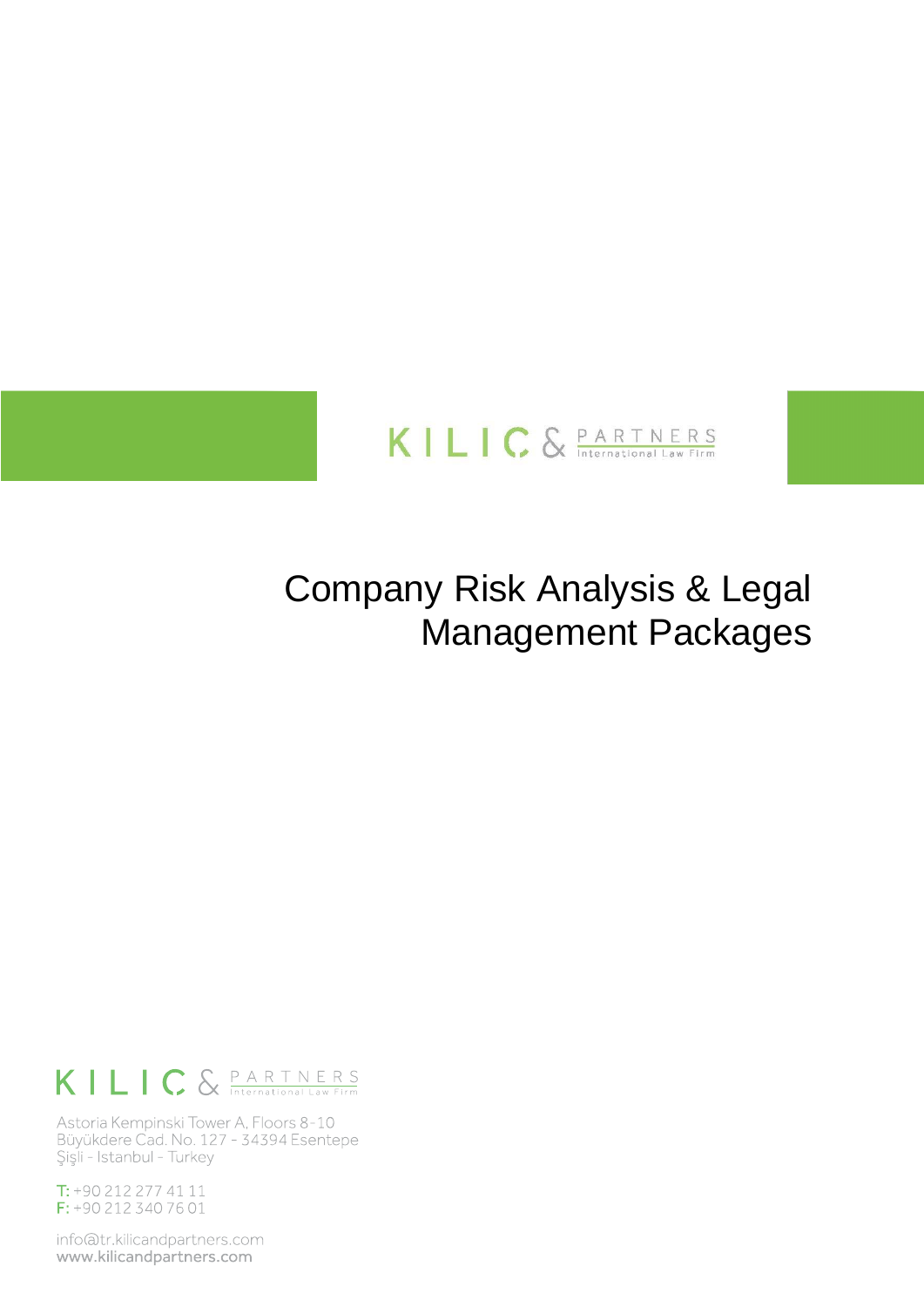#### Introduction:

A comprehensive Legal assistance package provided by KILIÇ and Partners law firm Istanbul, for International & Locally based companies. Full due diligence and identification of the risks that arise from conducting any business activity in today's globalized environment and is an essential service to guarantee continued business success and financial protection.

#### International Company Legal Risk Management Package

As an International Law firm, based in Istanbul we can offer a centrally based, highly qualified multinational legal team, multi-disciplined multilingual lawyers. We provide risk analysis, contract reviews, mediation and dispute resolution and to protect financial exposure. Our service is designed to give your company security and confidence in your business procedures, operations, contract application, and service, product delivery when operating cross border business in Turkey.

Our law firm and legal counsel draw upon a wealth of business experience, as well as legal knowledge to deliver, proactive client focused advice. We understand that accidents and mistakes can and will happen in business, but with our help training and Legal protection, we can prevent, limit and in many cases avoid any financial losses. We assess the company's financial, reputational, operational issues, contractual, employment and regulatory risks as a part of a full legal management strategy, based on Turkish and International law.

Depending on the nature of your business, we combine our Legal skills with a set of effective compliance programs. Our Team provide assistance with implementing successful corporate policies. To minimize possible risks now and in the future, to avoid any type of dispute or possible litigation. We support your company in conducting regular due diligence in co-operation with the key stakeholders and management teams. Analysing legal risks, provide training and making sure that the company fully complies with all the legal requirements for the markets in which they operate. Assessment and management of legal risk is at the heart of any efficient business and KILIÇ and Partners will provide both Turkish & international legal counsel to ensure your continued business success.

### KILIC & PARTNERS

Astoria Kempinski Tower A, Floors 8-10<br>Buyukdere Cad. No. 127 - 34394 Esentepe<br>Şişli - Istanbul - Turkey

T: +90 212 277 41 11<br>F: +90 212 340 76 01

info@tr.kilicandpartners.com<br>www.kilicandpartners.com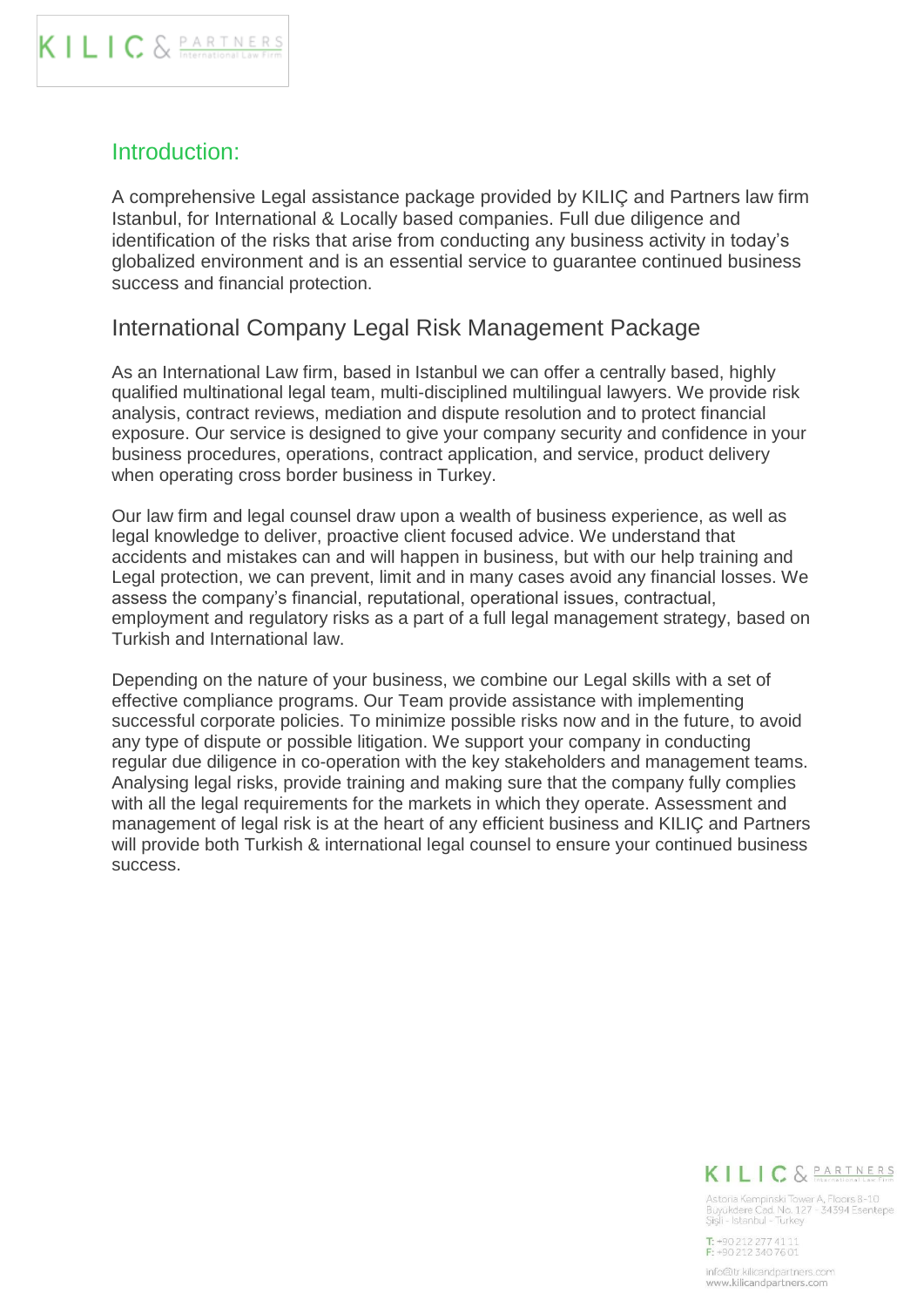### **Legal Risk Management Package One**

"Applicable for Small to Medium enterprises"

- Includes 10 Hours of Legal Advice & Work
- From A Fully Qualified Turkish Lawyer

#### **Multilingual International Legal Counsel**

We are able to provide the full range of Legal advice and services, dealing with the following Issues:

- Contractual reviews
- Cross border Legal issues
- Employment Law Foreign & Domestic
- Claims Management
- Financial Exposure Mitigation
- Product Liability Issues
- Professional Indemnity Compliance
- Dispute Resolution
- Property Legal Issues

#### **Business Risk Management Package Two**

"Applicable for Large & International enterprises"

- Includes 20 Hours of Legal Advice & Work
- From A Fully Qualified Turkish Lawyer

#### **Multilingual International Legal Counsel**

We are able to provide the full range of Legal advice and services, dealing with the following Issues:

- Contractual reviews
- Cross border Legal issues
- Employment Law Foreign & Domestic
- Claims Management
- Financial Exposure Mitigation
- Product Liability Issues
- Professional Indemnity Compliance
- Property Legal Issues
- Dispute Resolution & Mediation.
- Training on Management of legal risks
- Protection of assets
- Intellectual Property Protection



Astoria Kempinski Tower A, Floors 8-10<br>Buyukdere Cad. No. 127 - 34394 Esentepe<br>Şişli - Istanbul - Turkey

T: +90 212 277 41 11<br>F: +90 212 340 76 01

info@tr.kilicandpartners.com<br>www.kilicandpartners.com